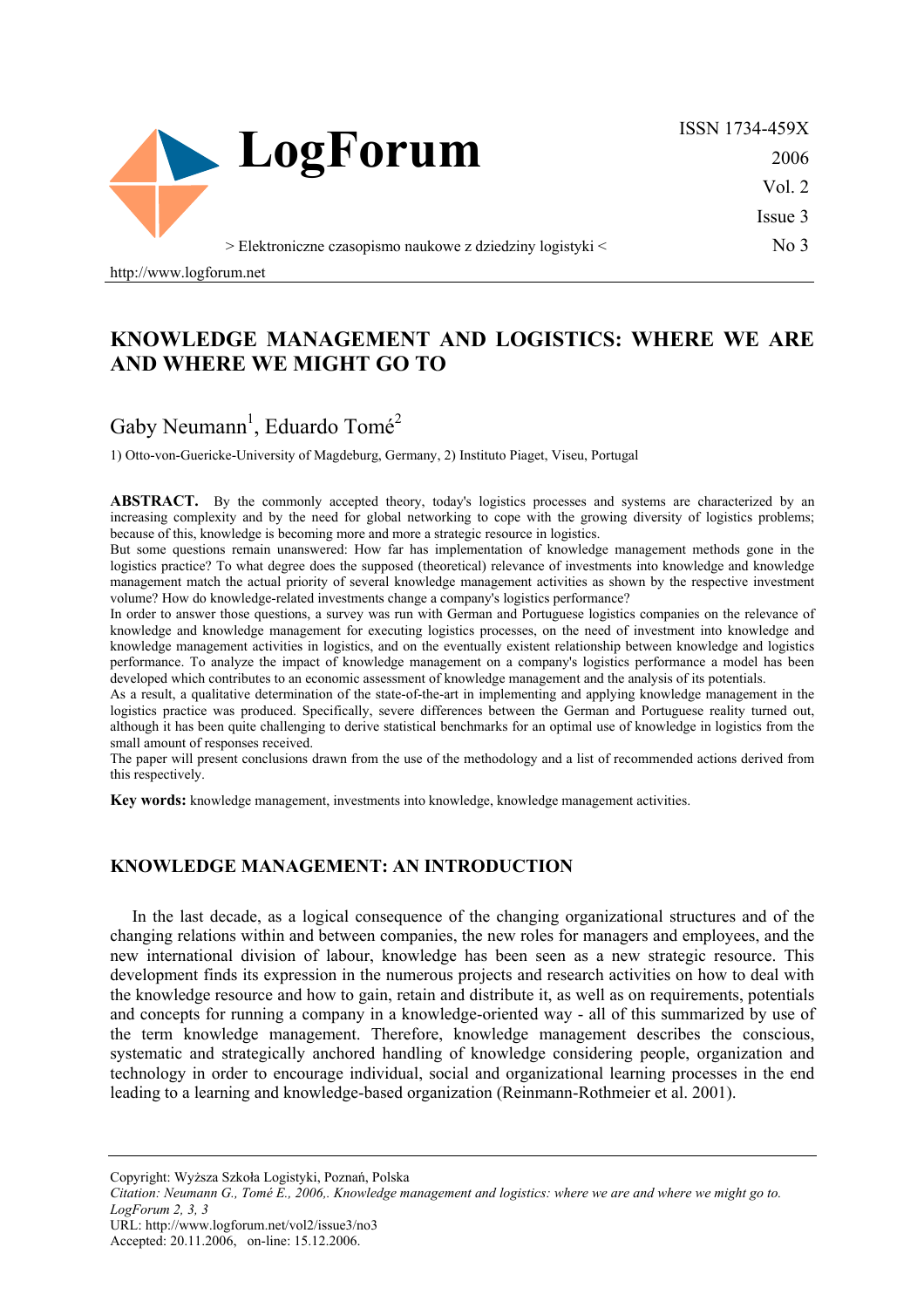Initially, companies had high expectations on all activities aiming to manage knowledge:

- Efforts to be spent on finding certain knowledge should decrease.
- The re-use of existent knowledge was expected to increase.
- More time should be available for creating ideas and innovation.
- Internal and external communication should improve.

New employees should more easily and in shorter times be integrated into the company environment and tasks.

This led to significant investments, mainly targeted towards the introduction of technical solutions like e.g. knowledge banks. But in practice, the intended economic success was not achieved within short terms and many of those projects or initiatives for knowledge management implementation into a specific company setting have significantly been reduced or even completely cancelled. Here, the fact that knowledge management requires a holistic approach including all three of its dimensions (i.e. people, technology and organization) and eventually initiates change processes usually showing effects in medium to long terms has erroneously been ignored. Therefore (and as it is typical for practically implementing technical innovations and concepts), a phase of excessive expectations from knowledge management was followed by a phase of strong disillusionment on its power. Further introduction of knowledge management methods and approaches into company practice as well as further identification of new application areas were slowed down or even prevented.

## **LOGISTICS: APPLICATION AREA FOR KNOWLEDGE MANAGEMENT CONCEPTS**

The same hesitant implementation of knowledge management in a company's practice as described above can also be found in the logistics business area. Here, knowledge has been widely recognized and accepted as strategic resource, too:

- Whether or not a supply chain operates successfully does not only depend on the intensity and quality of material and information flows in a supplier-customer relation. As generally recognized, the success of a supply chain is also heavily affected by the kind and quality of the collaboration between human resources involved on both sides of the partnership. This collaboration is based on knowledge, understanding and trust.
- The number and variety of methods and software tools available to support logistics planning is permanently increasing. Unfortunately, those tools quite often dominate the planning person and prevent him/her from creative problem solving instead of purposefully giving personalized support (Neumann 2003).
- Team building to master complex problems in logistics planning and operation can only be successful if the team consists of the right mix of knowledge, experience and competence stakeholders, that is adequate to the problem to be solved. Within those well-balanced teams, a range of individual strengths is combined to overcome a range of individual weaknesses in order to better perform jointly at a higher level (Neumann 2001).
- Logistics is a quite young and very dynamic field of knowledge and science. Resulting from this, contents, methods, tools as well as way and time frame of modern logistics education and training oriented towards future needs and requirements are significantly being changed (Neumann et al. 2001).

Consequently, knowledge management is expected to provide a tremendous contribution to the improvement of logistics planning and performance. To learn from previous experience, to know about valuable experts, their location and expertise for getting them involved in running projects or new tasks, to better understand pre-conditions, settings and decisions from the past and with relevance to today's activities, to easily identify and get access to the right knowledge exactly when it is needed -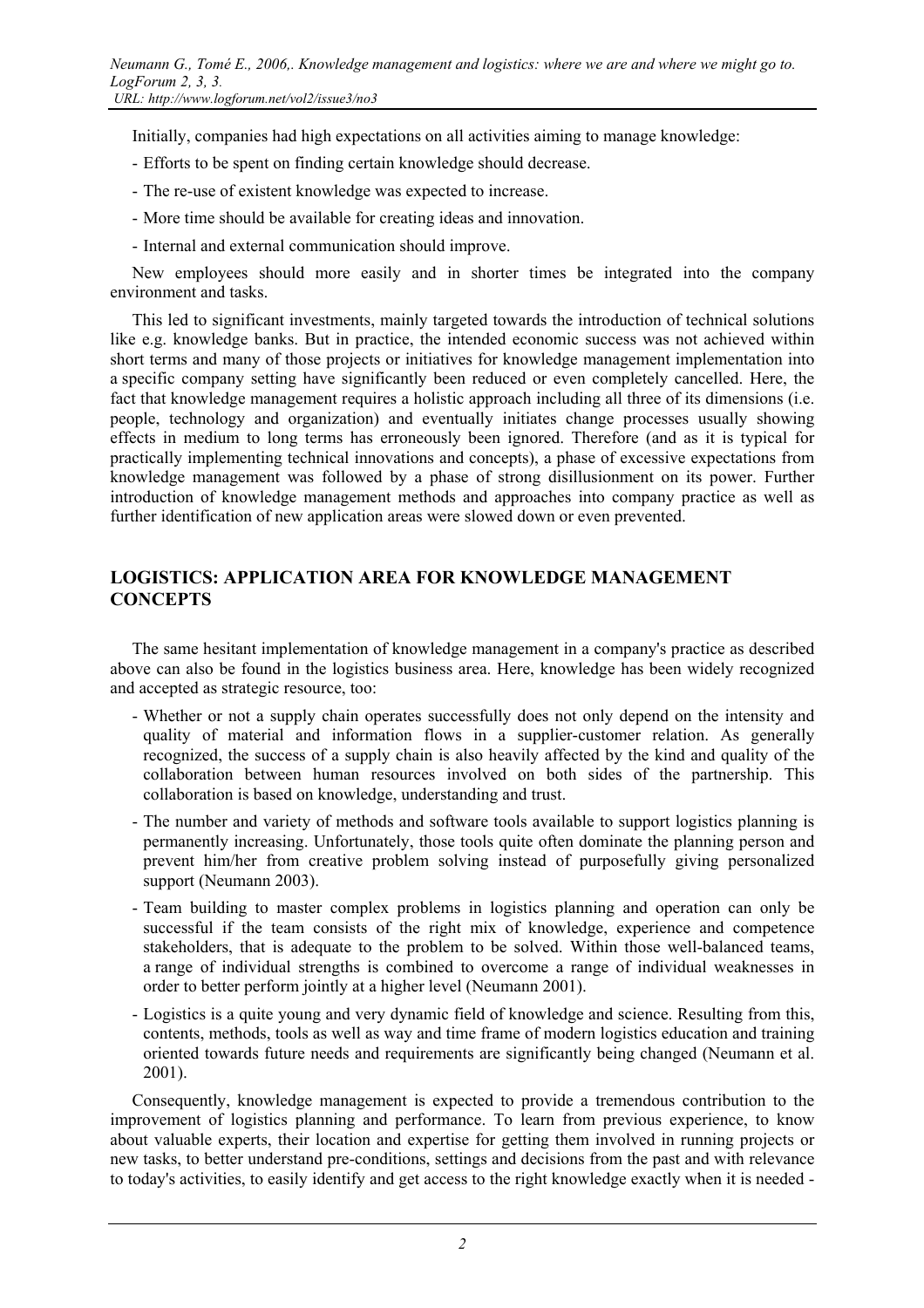these are some important sources for increasing a person's, a team's or an organization's logistics competence and performance and to let them become more knowledgeable consumers, well acquainted supervisors or enthusiastic developers of logistics services, systems and processes.

The biggest challenge for properly handling logistics knowledge by applying knowledge management methods and tools to the planning of logistics systems and processes and to the operation of logistics services consists in providing the right knowledge of the right quality and with the right costs at the right place and time. In other words, it is essential not to focus on the introduction of knowledge management technology and integration of software tools for storing and retrieving knowledge and information into a company's setting only (Gudehus 2003), but to put the human resources driving the company's performance back into the center of gravity and to try to give them that kind and amount of support which is needed in a particular situation.

In fact, the quality of the logistics services and the success of the logistics activities strongly depend on the knowledge, skills and abilities (i.e. the competence) of the people that design or operate the logistics systems and processes. Therefore, knowledge management can be expected to be an essential method, tool, and principle for improving the people's performance in logistics, and consequently, for improving the outcome, i.e. the quality of logistics systems, processes and services. Preconditions of the knowledge management success are sophisticated knowledge management systems tailor-made to the specific needs of a particular company, supply chain collaboration or even network of companies, and also a knowledge-friendly environment in this frame.

Despite of this common understanding, knowledge management has not yet been implemented in logistics companies or logistics departments of big companies in large scale. Although (Baumgarten and Thoms 2002) were able to identify logistics knowledge management champions (with special focus on those companies involved in supply chain networks), they also had to recognize severe challenges in implementing knowledge management and running it in the daily logistics business. Major problems were seen in financial limitations, time restrictions, insufficient structuring and presentation of knowledge, as well as methodical misconceptions. Other problems are related to indicators and impact measurement: indicators characterize the suitability and appropriateness of knowledge management tools and systems like the amount of knowledge units stored or access rates and response times. The latter aspect is represented by categories such as trust or intelligibility and so, it is very difficult to be measured. Probably, this missing economic measurement is another reason for acceptance problems and the slack implementation of knowledge management into logistics services planning, operation and management.

## **KNOWLEDGE MANAGEMENT AND LOGISTICS: SETUP OF AN EMPIRICAL IMPACT STUDY**

### **Aims and setting**

Taking into consideration the current situation of the introduction of knowledge management into the logistics field of business, a study was run to compare the high expectations on what knowledge management could do with today's reality. In particular it aimed:

- To gain a clear picture on what is knowledge management practice in a certain business sector,
- To develop a domain-specific approach for measuring the impact of knowledge management on a company's performance,
- To understand the impact of knowledge management on the logistics performance taking cultural specifics and organizational diversity into consideration and
- To identify existing potential for improving a company's performance by means of knowledge management.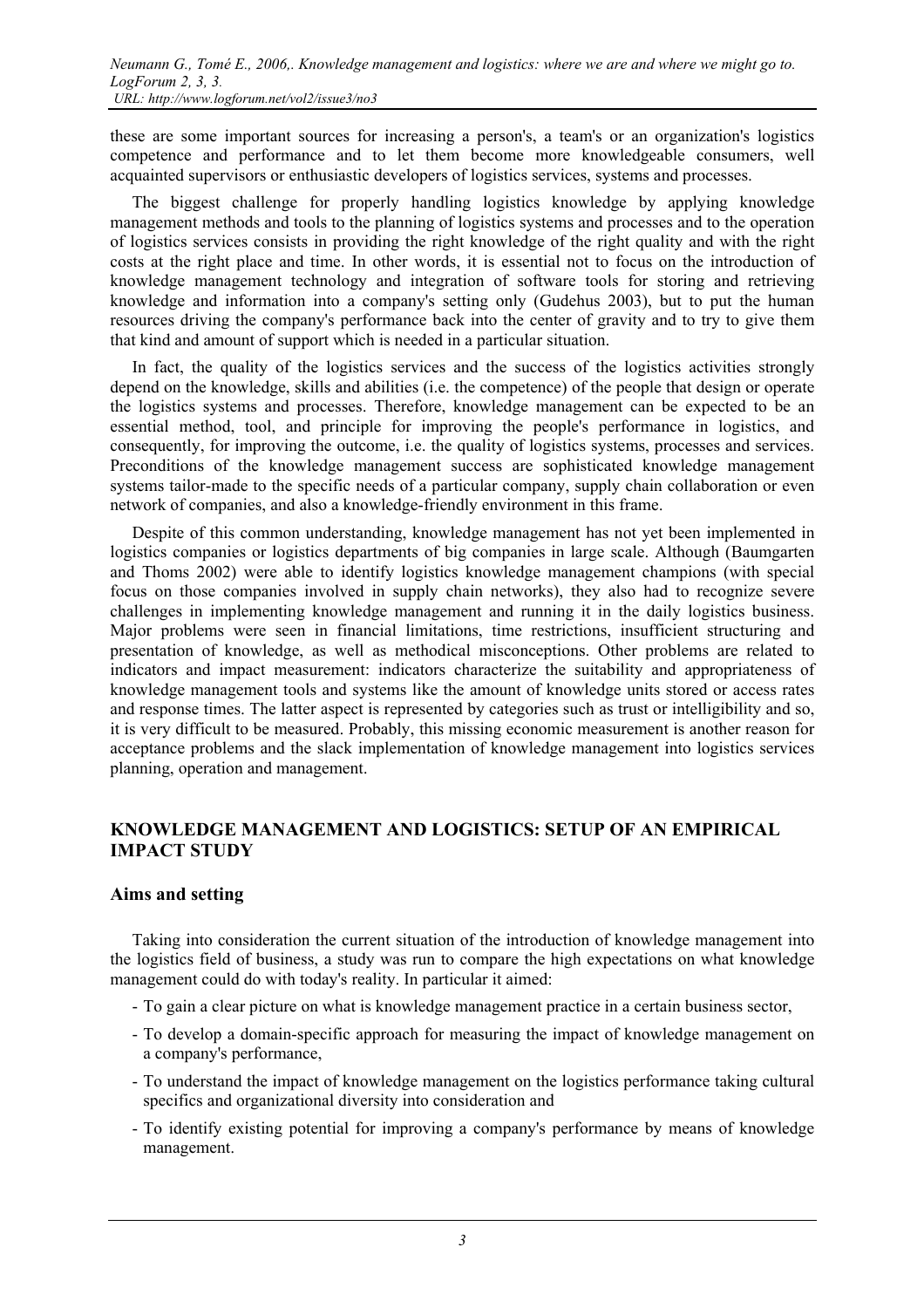Specifically, we expected to obtain descriptions of knowledge investments, needs for investments in knowledge and impacts related to knowledge in the logistics sector. For this, we designed a sectorial impact study rather than a case study (Neumann and Tomé 2005). With this, we differ from other studies that already have been run in the field. Those studies did not focus on understanding the impact of knowledge management on a company's performance as well as related needs and investments, but aimed, for example, to identify the relevance of certain knowledge management methods in today's supply chains (Strubelt and Neumann 2006), the state-of-the-art in knowledge management implementation and in using knowledge management tools in companies and organizations (Fraunhofer 2005), or the success factors of computer-mediated knowledge systems in an international technical consulting firm (Reihlen and Ringberg 2006).

The study has purposefully been designed as a three-stage process. After having gained first results and general feedback from a limited sample of logistics companies in Germany by use of a prototype questionnaire (stage 1 - Neumann and Tomé 2005), an improved questionnaire was sent by mail or email to 389 companies in Germany and 62 companies in Portugal attaching themselves to the logistics sector (stage 2). Those companies were either logistics service providers of various kinds or, for example, big companies such as car manufacturers with a specific logistics department. In order to ensure a useful number of responses, they have been approached in different ways and even precontacted by phone before sending off the questionnaire (Figure 1). In order to eventually detect cultural influences, the study was less focused on global players, and more centered on German and Portuguese companies with a strong orientation towards regional and national markets; in addition, the questionnaire was provided in the respective local languages. In future, stage 3 of the project will aim to extend the investigation to further countries across Europe.



Fig. 1. Methods of approaching companies Rys. 1. Metody pozyskiwania danych z przedsiębiorstw

## **Questionnaire**

To originate the intended insights, the questionnaire comprised five groups of questions addressed to different responsible managers in a company:

- The first group aimed at specifying the main company characteristics. Furthermore, in order to account for the dynamic of the firm, we asked if the company had recently incurred in some substantial change. These questions were to be answered by the top manager of the unit to which the data were related.
- The second group should give a clue on the logistics manager's opinion about the role of knowledge in the company. Questions specifically dealt with the importance and dynamics of knowledge, the role of knowledge management with regard to the logistics processes or services, and whether or not Intellectual Capital (IC) Reports are produced.
- The third group asked the human resources (HR) manager to qualitatively assess specific investments into knowledge made in 2004 fully relying on the good faith of the respondents. We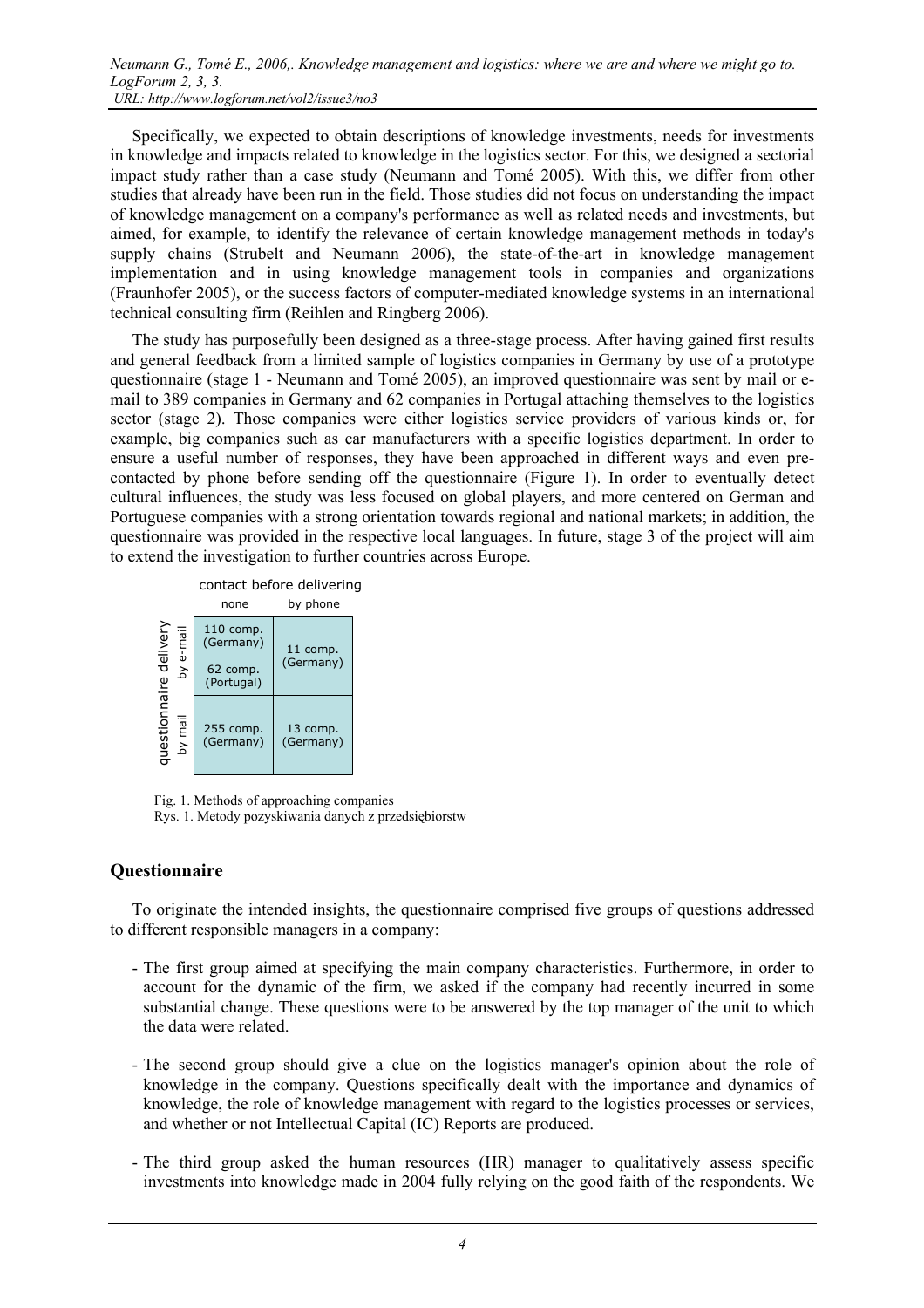used a detailed grid of 16 items describing different ways of investing into knowledge, but deliberately not considering investments into knowledge management systems and Information Technology (IT) infrastructure, because - as already pointed out - successful knowledge management can never be based on technology only.

- The fourth group used the same grid and scaling as before to ask for the HR manager's opinion about the importance of providing employees with access to the 16 types of investments into knowledge in 2005.
- The fifth group was based on a grid of 32 company performance indicators related to economic factors, human relations within the company, customer relationship, operations within the company, personnel, production process, and strategy. To define the evolution of the company from before the investment into knowledge (2003) to after the investment (2005), we asked the unit's top manager for classifying the respective company situations.

Through its special design, this questionnaire was expected not only to provide a snapshot of the company's current way of handling knowledge, but also, and more importantly, to allow concluding on cultural changes and developments related to knowledge management. For this, all responses, no matter if they were positive or negative ones, have been treated carefully in both ways question-byquestion and as subject of an interrelated analysis.

## **KNOWLEDGE MANAGEMENT AND LOGISTICS: CURRENT SITUATION AS APPEARING IN THE STUDY**

## **Response rate**

As previously explained 389 German and 62 Portuguese companies received the questionnaire in electronic or printed versions. The overall response rates (in terms of completed questionnaires) of 4.6% in Germany (equally distributed between small, medium-sized and large companies) and 4.8% in Portugal were slightly disappointing and do not allow drawing any statistically significant conclusions. Nevertheless, some qualitative results and general findings can be derived from this:

- There were several reasons why companies did not answer the questionnaire. They ranged from objection to contribute to studies on principle and too much effort or time required via the respective contact person is currently not available and no relationship to knowledge management to too sensitive data requested. One company refused because they had just completed a very similar questionnaire - which in fact did not show too many similarities. Furthermore, a number of companies did not exist anymore or had changed their addresses. Among the Portuguese companies not answering to the questionnaire, usually transportation companies were found, in which the driving capability (and no specific knowledge-intensive competence) seemed to be the most wanted skill to qualify the average employee.
- Sending electronic questionnaires by e-mail is an inappropriate questioning method, because nearly no response was gained from those. Reasons for this might be seen in the missing anonymity of responses, an eventual e-mail overload, and a traditional posture of logistics companies.
- Pre-contacting companies before sending off the questionnaire seems to increase the response rate. In Germany, 12.5% of the previously informed companies did return a completed questionnaire.

On the other hand, companies, which responded to the questionnaire, showed a strong interest in learning about results and outcomes of the study and welcomed some benchmarking of their own knowledge management activities and eventually existing further potential. In Germany, this is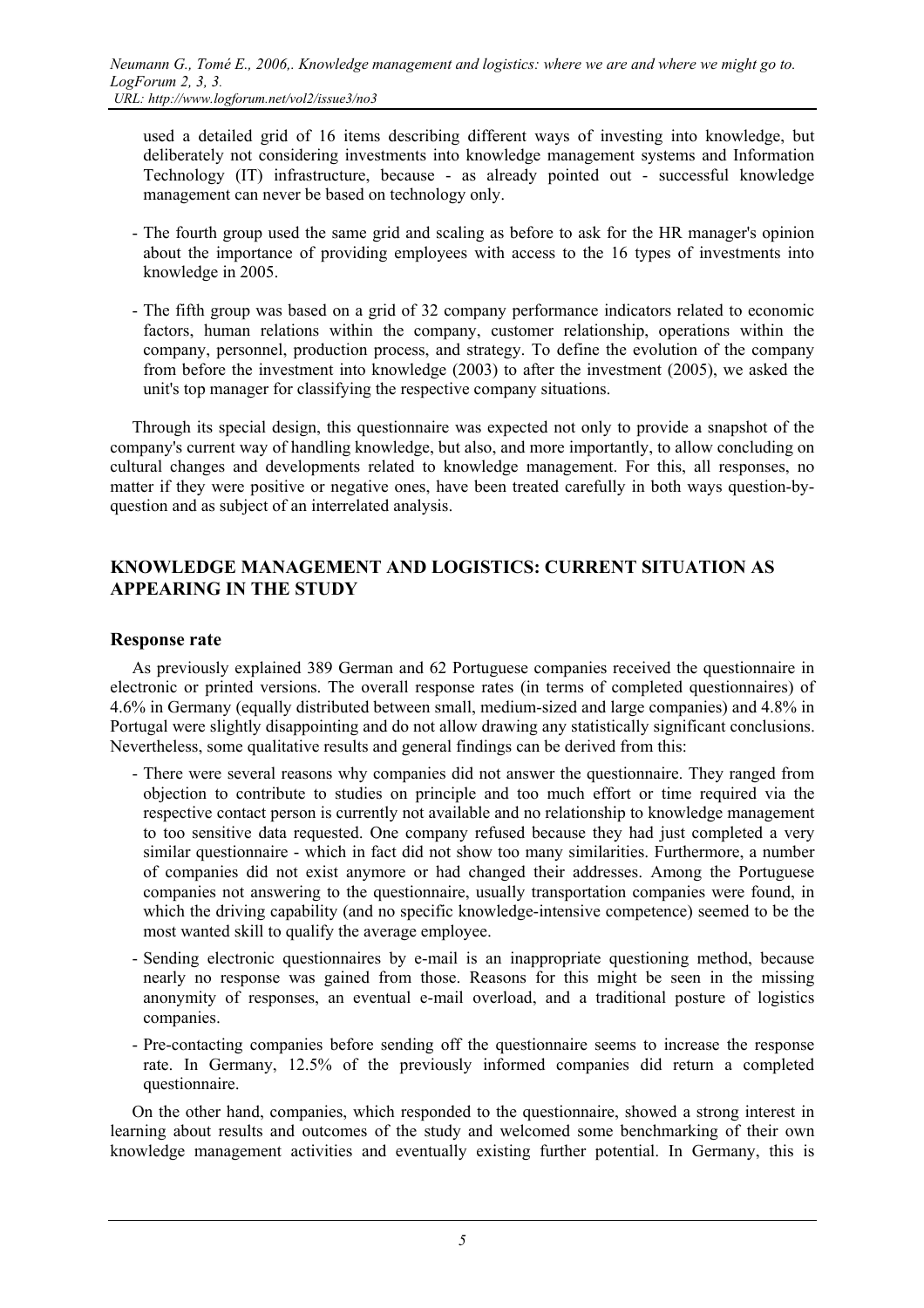particularly true for small to medium-sized consulting companies with a high percentage of welleducated employees (university degree).

#### **The role of knowledge in the company**

Nearly all respondents declared knowledge was a key resource for the company's performance: more than 75% of the responding companies (at least in the logistics managers' opinions) characterize knowledge management as supportive to all activities and helpful to better perform at the market; furthermore knowledge changes and improves all the time (in more than 60% of the cases) and/or develops with particular activities such as projects (in 50% of the cases). This one is a quite surprising and very positive view on knowledge, which also explains why those companies finally responded to the questionnaire.

On the other hand, nearly none of the companies confirmed the production of an intellectual capital report to monitor developments of the company's knowledge base. Those disagreeing with that statement describe to have only rudimental experience with this management instrument so far, that it often fails in the daily business, or even that the term "intellectual capital report" or "knowledge audit" is not yet established. This represents the other much less enthusiastic and much more hesitant attitude towards knowledge management detected in this study, and a probable explanation for the low participation rate.

#### **Investments into knowledge management activities**

On the scale from 0 (no investments) to 5 (very big investments) the average level of investment of companies per item was rated 2.69 in Germany and 2.06 in Portugal. From this finding we may conclude that in 2004, German logistics companies invested into knowledge management at a medium level, whereas Portuguese ones just reached a low level. However, two other findings help to clarify this average description of the situation (see Figure 2):



Fig. 2. Assessment of investments into knowledge management activities Rys. 2. Zaangażowanie w działania służące podwyższeniu wiedzy o zarządzaniu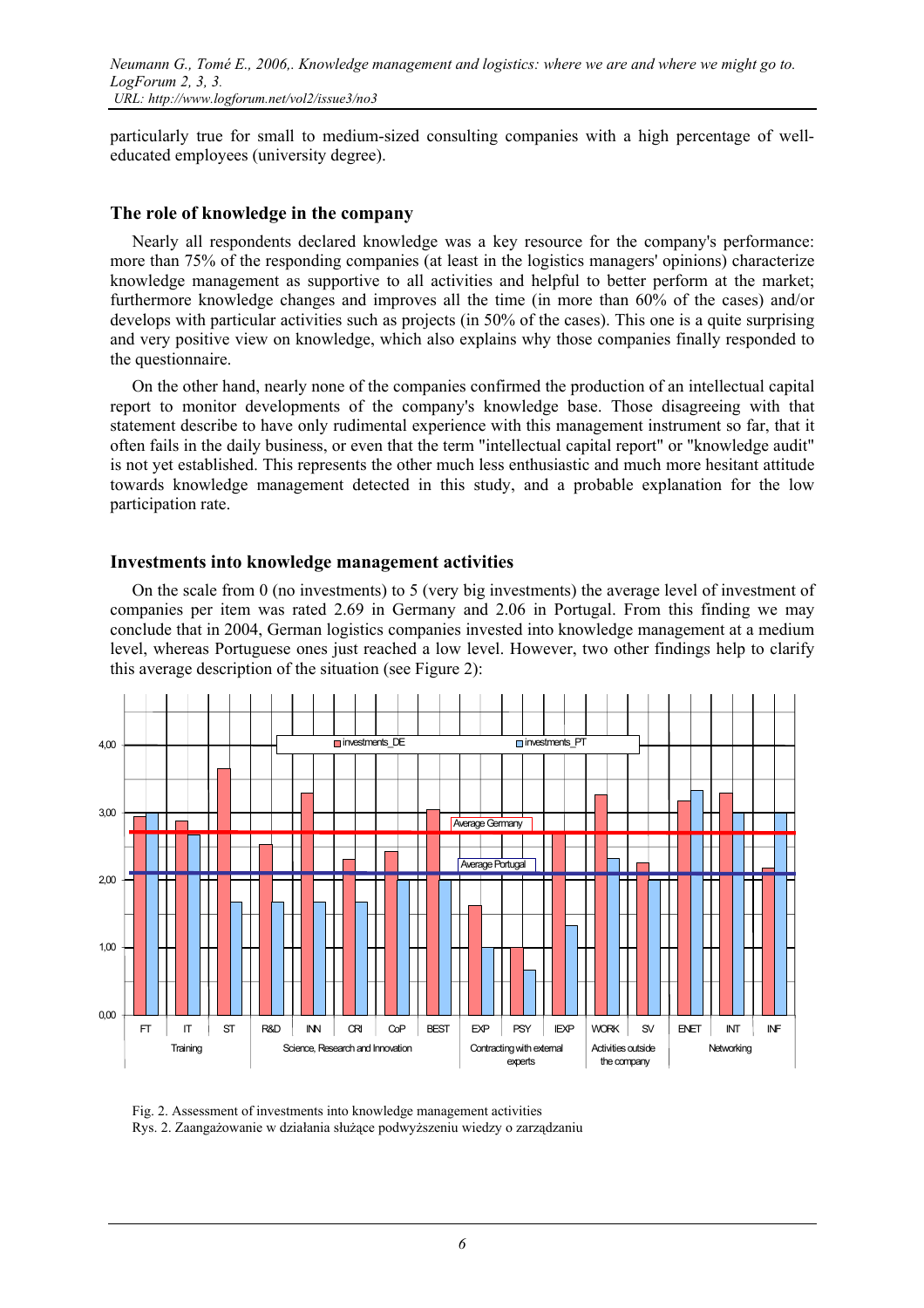- Significant differences were detected between each one of the 16 items used. Knowledge management activities like self-training, innovation practices, participation in conferences/workshops, participation in external knowledge-sharing networks or establishment of internal knowledge-sharing networks reached values between 3 and 3.5 (i.e. more than medium level of investment). On the contrary some other variables showed very small levels of investment: hiring of consultants in Human Resources Development (HRD), Intellectual Capital (IC), or knowledge management (with a value of 1.53 - i.e. low to very low investment level), and meetings with labour psychologists (0.94 - i.e. very low investment level).
- Important differences could also be detected amongst the companies: one company showed an average value of 3.69 per item, whereas the lowest had an average value of 0.625 only. All in all, the majority of the companies showed an average value between 2 and 3 (i.e. a low to medium level of investment into knowledge management activities).

Therefore, we may conclude that the investment in knowledge management activities is considerable even if not very substantial, and that the level of investment is not uniform in companies. Also, some knowledge management items receive far more attention from managers than others.

### **Priorities of accessing knowledge management activities**

In contrast to the investment level and using the same scale, the Portuguese companies felt a higher priority for investing into knowledge management than German companies did (average of 3.67 and 2.87 respectively; see Figure 3). The difference may be explained because German logistics companies already made the investments the Portuguese still lack.



Fig. 3. Investments into knowledge management activities and priorities for accessing them Rys. 3. Inwestycje w działania służące podwyższeniu wiedzy o zarządzaniu i priorytety ich uzyskania

Per item, the average priority was 2.98 with heavily varying results for the different knowledge management activities: nine items showed an average priority above 3, with the highest values (between 3.5 and 4 - meaning nearly high priority) being registered for self-training, participation in conferences/workshops, participation in external knowledge-sharing networks or establishment of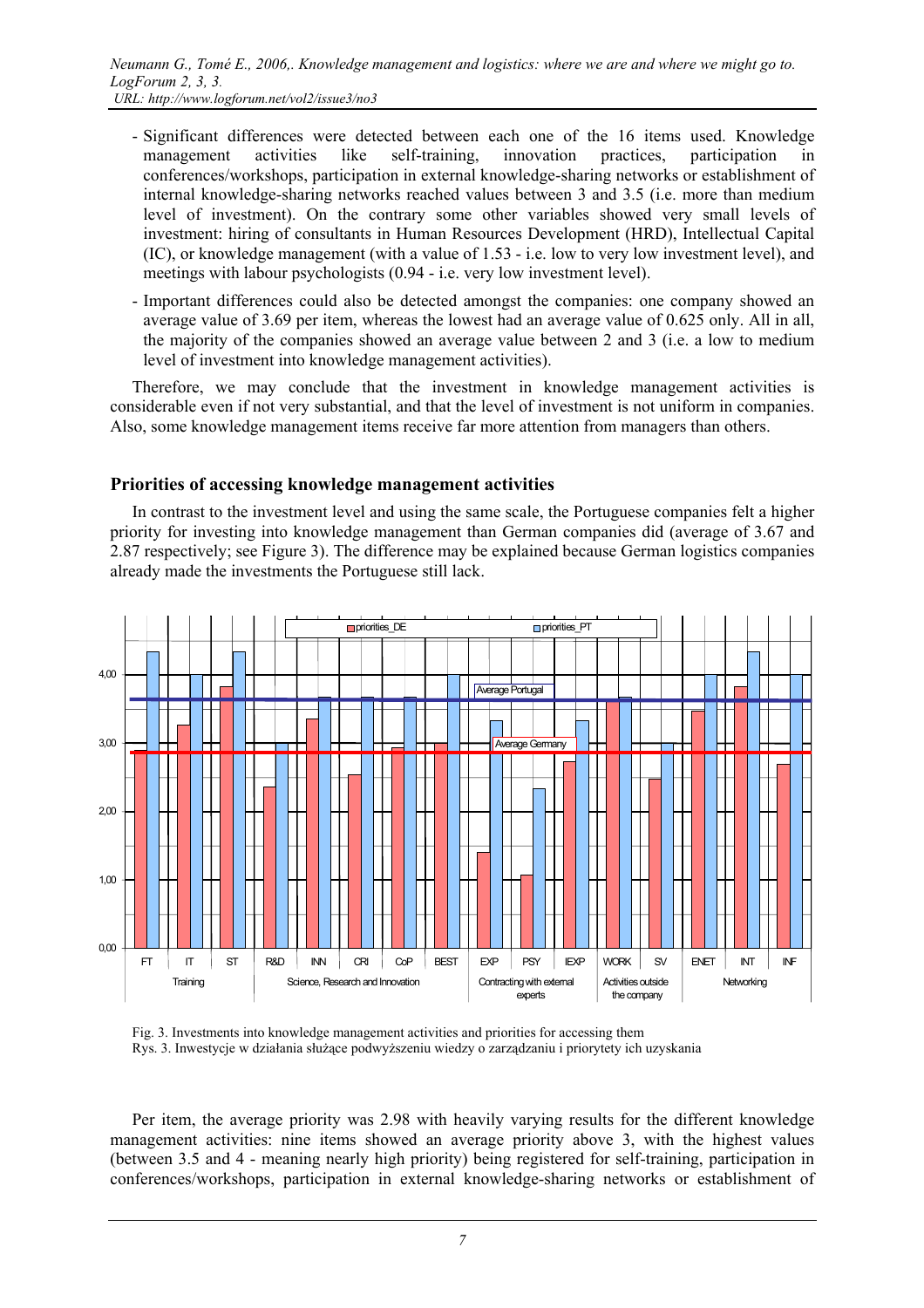internal knowledge-sharing networks. In contrast, hiring of consultants in HRD, IC, or knowledge management, and meetings with labour psychologists had very low values of less than 2 (i.e. low to very low importance).

#### **Needs for knowledge management**

This part of the study intends to help companies in identifying knowledge management areas in which they shall invest in the near future and may thus have a short run and important consequence. Based upon (Reinhardt 2003) we consider that the need for investment in knowledge is defined as difference between, on one hand, the priority for accessing knowledge in a certain way and, on the other hand, an indicator of access frequency. As an indicator of frequency we use the investments made. Crucially, we think it is much more interesting and correct to define "needs" - as we did indirectly by asking for "frequencies" and "priorities" than naively asking a manager this question directly: needs are potentially infinite if we look at them directly.

A first impression on the companies' needs is given by Figure 4, which visualizes the shift in ratings for each category of knowledge management activities between 2004 and 2005. Here, any positive value indicates a higher priority than investment (meaning that urgent need for investment exists is these sub-areas), while any negative value shows that priorities do not justify investments made (and thus a reduction of investment might be recommended in these cases).



Fig. 4. Needs for knowledge management activities according to categories Rys. 4. Zapotrzebowanie na działania służące podwyższeniu wiedzy według kategorii

More precisely, on a scale from -5 (over-investment, i.e. strong need for reducing investment) to  $+5$ (urgent need for investing further) we found that the indirectly perceived average need for becoming active per knowledge management item is small even if it exists  $(+0.4)$ , but that in Portugal  $(+1.6)$  this need is much higher than in Germany (+0.16). The difference between the two countries is probably explained by the different levels of economic development and by the different levels of implementation of knowledge management in their logistics sectors. Other details give more realism to that generic finding: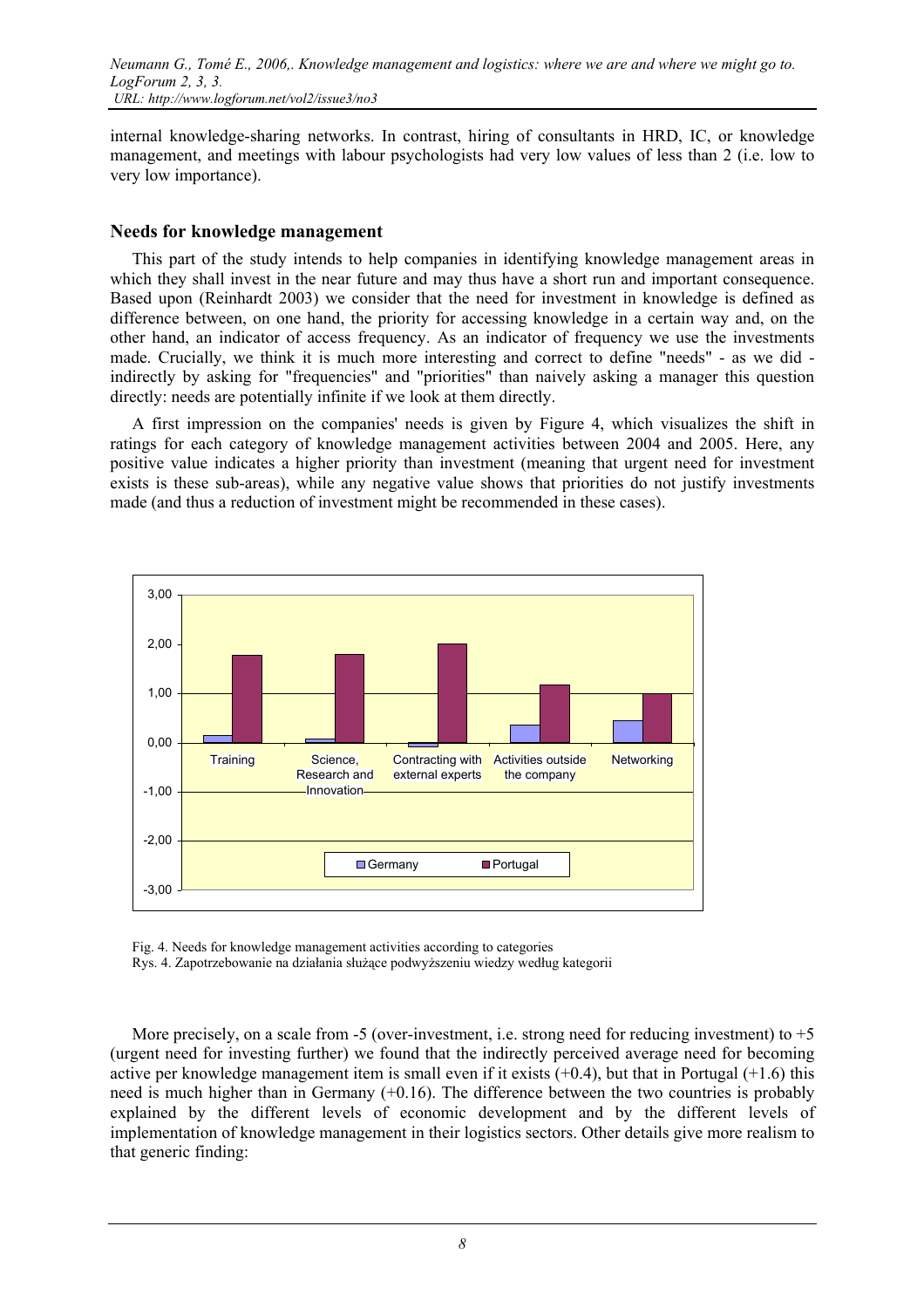- On average all types of knowledge management activities had positive values pointing at needs for further investment rather than needs for reducing it. Here, the relatively strongest need for investing (although it still is pretty low) could be found for the development of internal knowledge sharing networks (+0.65), Communities of Practice (+0.59), development of informal networks  $(+0.55)$ , and self training  $(+0.55)$ . In contrast, there seems to be nearly no need for any change in the investment for hiring of HRD experts  $(+0.15)$ , formal training  $(+0.14)$ , and research and development  $(+0.05)$ .
- Significantly high values of need for becoming active in either of the directions were demonstrated by companies as shown in Table 1: a very small number of companies seemed to have over-invested significantly (11 occurrences for 21 companies and 16 items, that is 3% of the cases), whereas a bigger number of other companies seemed to have strong investment needs to satisfy (12% of the cases). Quite interestingly, there was no specific knowledge management activity for which needs were perceived as much higher than those of the other items.
- When the over-investment and needs data of each company were put together, 14 companies presented positive values (pointing to a global unsatisfied need for investment into knowledge management) and four presented negative values (pointing to an over-investment into knowledge management). Three had 0 values (i.e. investments and priorities seemed to be well balanced). Very interestingly, the three Portuguese companies were among the four companies with higher needs, and the German company with more needs had a total value of needs equal to the Portuguese company with the smallest need.

|             |                                                     | $-4$           | $-2$           | $\mathbf{2}$   | 3            | $\overline{\mathbf{4}}$ | 5 | <b>Total</b>   |
|-------------|-----------------------------------------------------|----------------|----------------|----------------|--------------|-------------------------|---|----------------|
| <b>FT</b>   | Formal training                                     |                |                | $\overline{2}$ |              |                         |   | 2              |
| IT          | Informal training                                   |                |                | 3              |              |                         |   | 4              |
| <b>ST</b>   | Self training                                       |                |                | $\overline{2}$ |              | 1                       |   | 3              |
| R&D         | Research and Development                            |                | 1              |                |              | 1                       |   | $\overline{c}$ |
| <b>INN</b>  | Innovation practices                                |                |                |                | 1            | 1                       |   | 3              |
| <b>CRI</b>  | Creativity linked activities                        |                | $\overline{c}$ |                | 1            | 1                       |   | 5              |
| CoP         | <b>Communities of Practices</b>                     |                |                | 1              |              | 1                       | 1 | 3              |
| <b>BEST</b> | Study of Best Practices                             | 1              |                | $\overline{2}$ |              | 1                       |   | 5              |
| EXP         | Hiring of HRD experts                               | $\mathbf{1}$   |                |                | 1            | 1                       |   | 4              |
| <b>PSY</b>  | Contact with labour psychologists                   |                |                | 1              | $\mathbf{1}$ |                         |   | $\mathfrak{D}$ |
| <b>IEXP</b> | Meeting with invited experts                        |                | 1              | $\overline{2}$ | 1            |                         |   | 4              |
| <b>WORK</b> | Participation in workshops and conferences          |                |                | $\overline{2}$ |              |                         |   | $\overline{2}$ |
| SV          | Study visits to companies or cultural sights        |                |                | 3              | 1            |                         |   | 5              |
| <b>ENET</b> | Participation in external nets of knowledge sharing |                |                |                |              |                         |   | $\overline{2}$ |
| <b>INT</b>  | Establishment of internal formal network            |                |                | 3              | 1            |                         |   | 4              |
| <b>INF</b>  | Development of internal informal network            |                |                | 3              |              |                         |   | 3              |
|             | TOTAL                                               | $\overline{2}$ | 9              | 26             | 8            | 7                       | 1 |                |

Table 1. Number of companies with significant differences between investment and priority Tabela 1. Ilość przedsiębiorstw w których wystąpiły istotne rozbieżności między inwestycjami a priorytetami

Note n= 21. Scale from -5 to 5. Negative: Over-investment. Positive: Need for investment.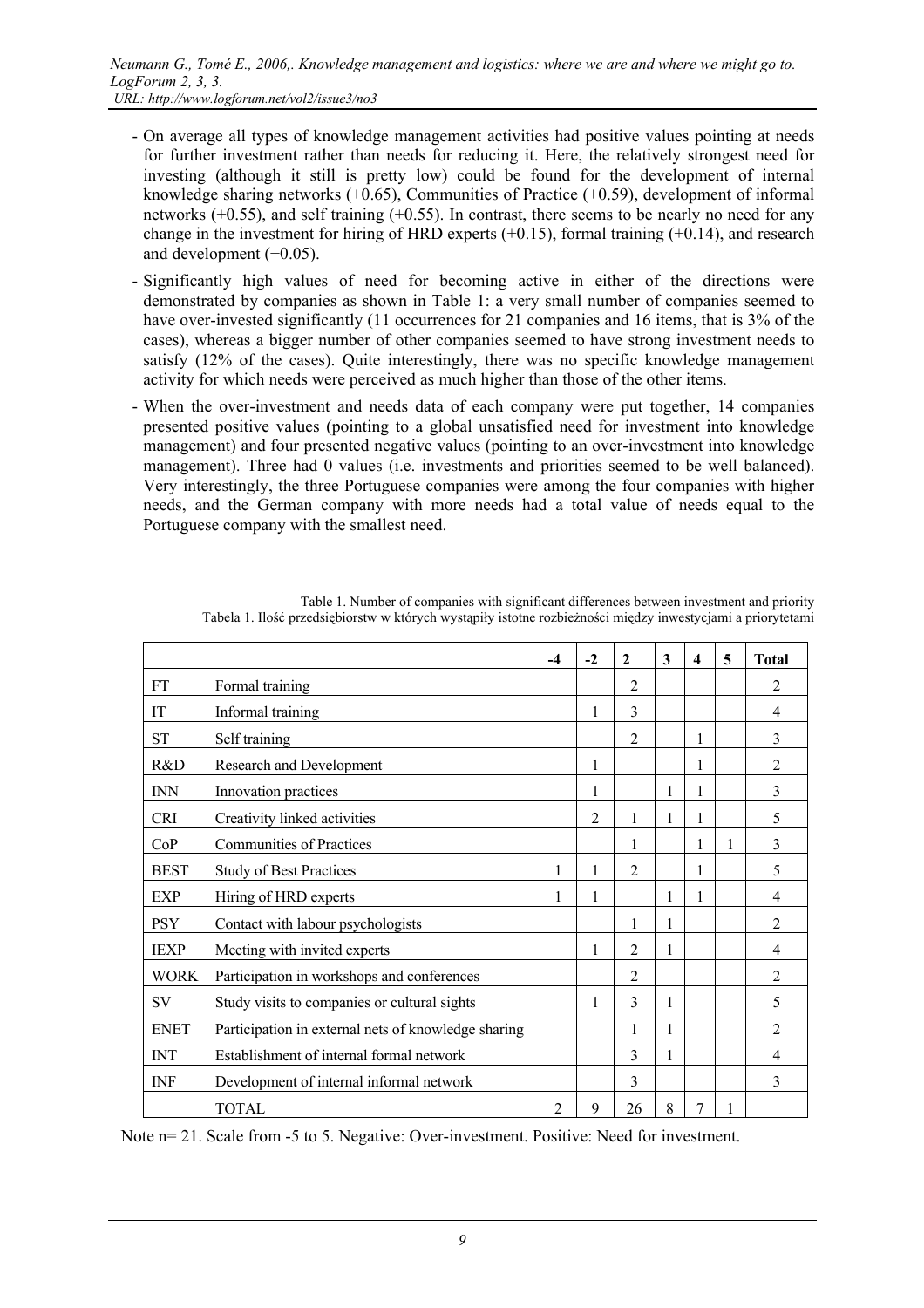- But, the global situation hided some unbalances. Thus, the values shown in Table 1 did not distribute themselves evenly by all the companies, not at all. It is very curious to note the following occurrences:
	- The big negative values (sign of probable over-investment) were all detected in Germany,
	- In Portugal big absolute values were only positive (pointing to needs for further investment),
	- Seven German companies had only values ranging from -1 (small over-investment) to +1 (small investment need) simultaneously,
	- Three German companies only had big problems concerning over-investment,
	- One and the same Portuguese company showed all seven judgments of +4 (nearly urgent need for further investment) and 8 of the judgments of  $+2$ ; another Portuguese company showed 3 values of  $+3$  and 6 of  $+2$ .
	- Similar to the Portuguese ones, just two German companies were presenting investment needs problems only.

Therefore it is possible to conclude that even if on average the needs for investing into knowledge management are small, several situations of under-investment and of unsatisfied needs exist - the first being essentially located in Germany and the latter in Portugal.

# **KNOWLEDGE MANAGEMENT AND LOGISTICS: THE IMPACT**

In recent years some very well known models have been developed to deal with the question of economically evaluating knowledge management and Intellectual Capital, the more important ones being the Skandia Navigator (Edvinsson and Malone 1997), the Intangible Assets Monitor (Sveiby 1997), and the Balanced Scorecard (Kaplan and Norton 1994). The main ideas behind those models are two: first to define the "intangible" assets and second to measure their implications - just because knowledge is intangible, this does not mean that its impact is (APQC 2004a). Those models assume the diversity and complexity of the notion of knowledge. Furthermore, they also assume the diversity and complexity of the consequences from using knowledge. It is assumed that those results may be positive in a number of perspectives like business processes, employee satisfaction, costumer satisfaction, financial results, learning and growth (North and Hornung 2003). Applications of those models have been done for companies and organizations (Mertins et al. 2001; Kagelmann 2003; Kukko et al. 2003; North, Reinhardt and Schmidt 2004) but also for countries and regions (Bonfour and Edvinsson 2004). Also, and very interesting, some authors have tried to audit knowledge (Reinhardt 2003; Sabater et al. 2003). All those ideas are well known, and studied. What has to be done now is to apply them to relevant sectors, which in the present case is the logistics sector.

A very simple equation could be used to describe the presented study (Neumann and Tomé 2005):

$$
Y = aX + bKM + e \tag{1}
$$

Here, Y represents the outcomes, KM the investment variables (the tool), and X the controls. The controls would be related to sectors, quality of human capital and other relevant characteristics of the company. The impact of knowledge management would be defined by b. Finally, variable a represents a set of coefficients associated with controls and variable e corresponds to the statistical error and also to the non-observable variables. Very complex developments of this formula may be made (Heckman et al. 1999). Of course, one question could arise: is it the tool (KM) that fails, or is it people who do not know how to use it properly? But this is a secondary problem. The first one is to access somehow the impact of knowledge management on a company's logistics performance. For this, we applied the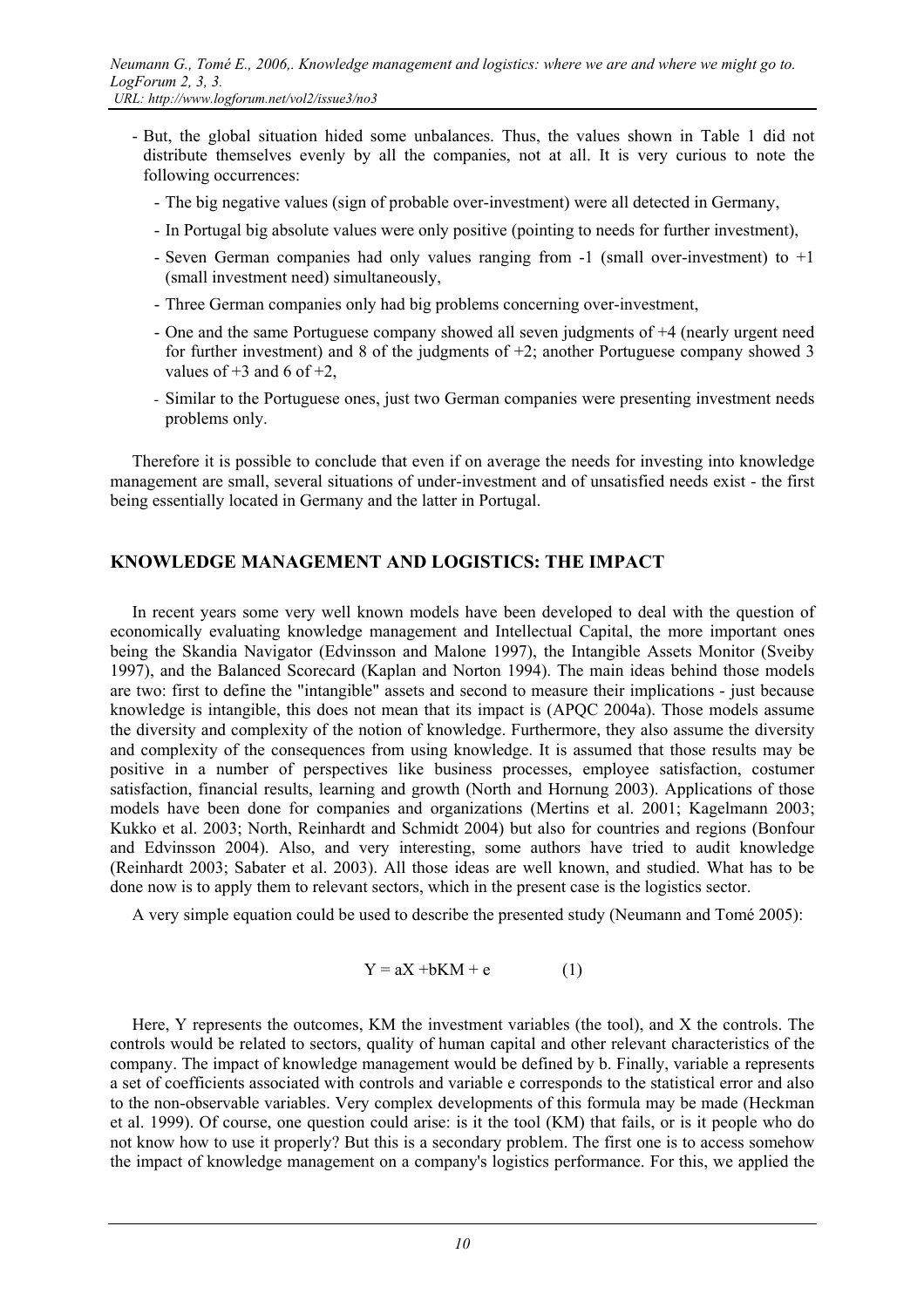equation by estimating regressions using the 32 company performance indicators as dependent variables and the 16 knowledge management activities as independent variables.

On this basis we were able to extract the following main conclusions:

- Self training (ST) had usually associated negative coefficients, whereas formal (FT) and informal training (IT) had positive ones.
- In the science and innovation block (INN, R&D, CRI, CoP, BEST), expenses in R&D, study of best practices, and creativity related activities seemed to have some positive influence, on the market value of employees, the informative content of services (R&D), consumer satisfaction, and the retention of costumers (BEST), the making of new products and risk analysis (CRI).
- Knowledge management activities linked with external experts (EXP, PSY, IEXP) showed few important results, the exception being a positive and significant relation between meetings with external experts and the number of costumers.
- The block on activities outside the company (WORK, SV) only provided a positive and significant relation between workshops and the market value of the personnel.
- Amongst those activities related to networking (ENET, INT, INF) internal networks (INT) were the most important one showing a positive and significant influence on attitudes towards change and the competence level of personnel. Informal networks (INF) had some positive and significant influences, too (on the time doing routine work and on redundancies).

Due to small sample of companies that responded to the questionnaire we understand these results as very preliminary ones. Nevertheless, from what we obtained we only can conclude that knowledge management has a small importance in defining a companies' economic evolution. But this finding is in quite some contradiction to theory on one hand and all enthusiastic expectations from practice on the other. So, what is the truth? Of course, we hope that a bigger sample, in a more advanced step of the study, will allow detecting some more meaningful relations between knowledge management and company performance. On the other hand we also have to take into consideration that the effects caused by introducing a knowledge-friendly culture and knowledge management methods into a particular company or even throughout the entire supply chain will mainly be brought out in longer terms. Consequently, this requires a corresponding setup of the study using our results achieved so far as first benchmark to be subject to further investigations repeated at regular intervals and continually analyzed according to impacts and sensitiveness between knowledge management items and logistics performance indicators.

### **KNOWLEDGE MANAGEMENT AND LOGISTICS: SOME PROSPECTS**

In theory, knowledge management is expected to provide a tremendous contribution to the improvement of logistics planning and performance. The presented study aimed at comparing these high expectations with today's reality in business. The focus was set not just at analyzing and measuring what is happening, but also at developing a set of best practices and suggestions for effectively and efficiently integrating knowledge management into different types of logistics activities.

Due to the small number of respondents, and regretfully, the findings of this study cannot be considered very significant by now, but anyway, the paper contributes to the discussion about the use and importance of knowledge management in companies. Summarizing our findings, the main conclusion of the study is that knowledge management still seems to be just of little importance in the logistics sector in Germany and Portugal. We base this conclusion on the following observations:

- The response rate was extremely low - we obtained only 5% of answers and were able to validate only 3% of them.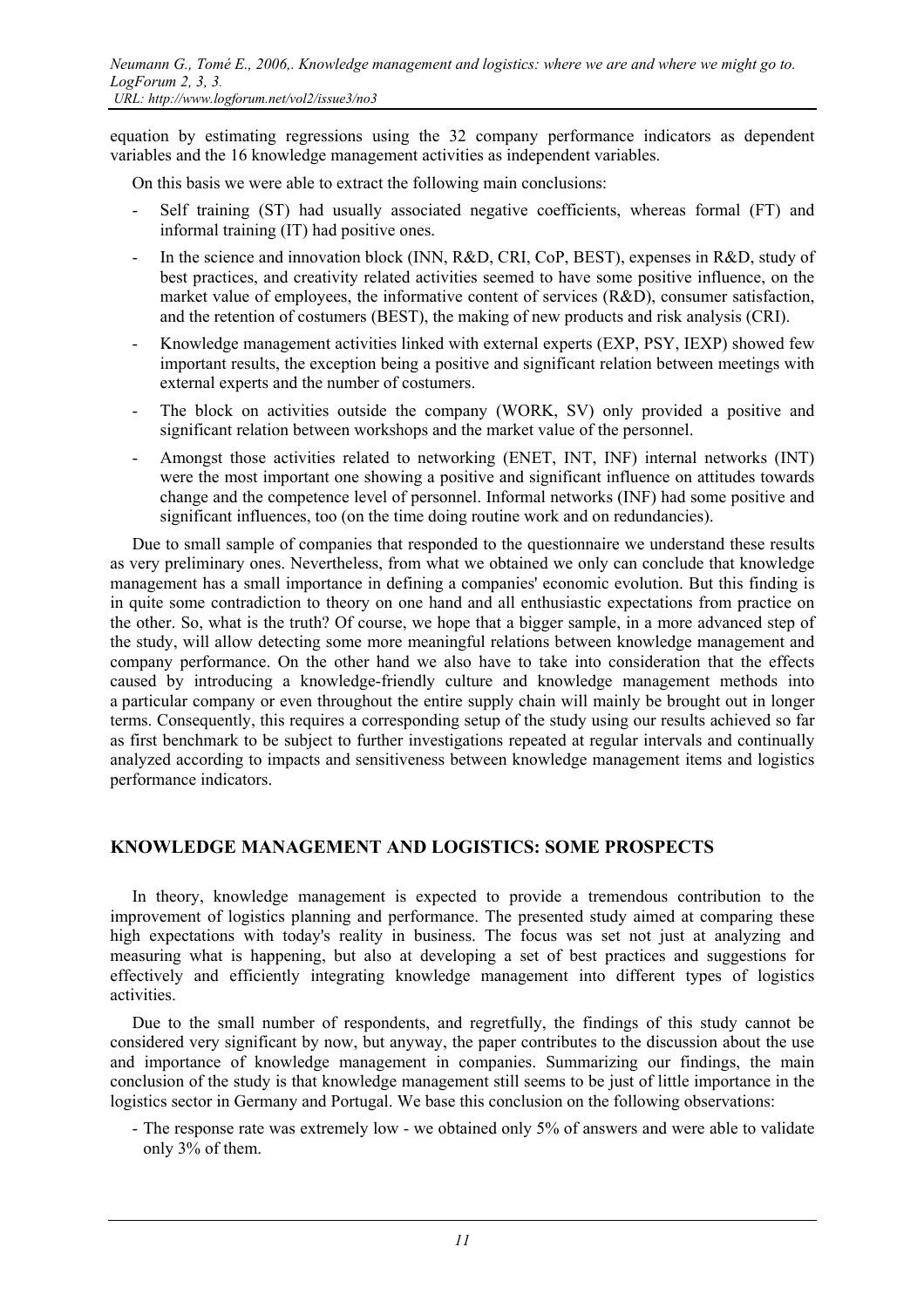- On a scale from 0 to 5 the detected investments into knowledge management activities showed an average of 2.6, which is even below a medium investment level.
- On a scale from -5 to +5 the average of the detected needs for investments into knowledge was +0.4, which not really indicates a need for further investments.
- Just a handful of significant and positive relations could be detected between 16 variables representing the companies' investments and 32 variables representing the companies' performance.

This conclusion is disappointing. But in contrast to this and quite interestingly, all of the responding companies considered knowledge extremely important. They also showed a strong interest in learning about and from the outcomes of the study. This indicates that despite of all the disillusionment that global empirical findings provoke, the role of knowledge and the fact that application of knowledge management can bring some good effects are indisputable. The problem simply seems to be a lack of knowledge and understanding with the companies on how to implement knowledge management methods in a customized way. The fact that, for example, intellectual capital reports are seldom produced or even unknown at all, serves as indicator of this statement. The way to overcome this problem is to provide companies with respective information and eventually lend them a hand in managing their human resources, selecting technology or changing the organization.

Furthermore, a number of cultural or much more economically influenced differences between the levels of knowledge management maturity in German and Portuguese logistics companies turned out: In Portugal the investment in knowledge still seems to be much smaller than in Germany, whereas providing employees with access to knowledge in one or the other way is felt much more important. Consequently, with the Portuguese companies a much stronger need for investments into knowledge and knowledge management activities could be detected than with the German ones. And even more, these needs are not just significantly higher in Portugal, but they also cover more or less all kinds of knowledge management activities we were asking for. In contrast to this, German companies showed the strongest needs (at much lower level than the Portuguese companies) with those activities related to individual initiatives of the human resources outside formal structures, like e. g. self-training or sharing of best practices in informal networks.

Looking a bit more in detail at the individual knowledge management activities, again some clear difference have been identified according to investment levels, priorities and needs for investments:

- Self-training, innovation practices, participation in conferences and workshops or external knowledge sharing networks, and establishment of internal knowledge sharing networks had the highest average investment per company.
- Self-training, participation in conferences and workshops or external knowledge-sharing networks, and establishment of internal knowledge-sharing networks showed the highest average level of priority with the companies.
- Establishment of internal knowledge sharing networks or informal networks, communities of practice, and self-training finally were the items with the strongest average needs.

Although the companies' individual levels of investment and needs per item were widely varying, these average results allow to derive suggestions for fields of activities the main focus should be put on or for knowledge management projects the companies should start with. To generalize, the companies require and favour their employees' own initiatives for gaining, deepening, updating knowledge (which eventually would cost the company the least), but they also should be aware of their responsibility to provide their human resources with some freedom and time for the networking, best-practice sharing or learning activities they expect from them to the benefit of the company.

From the scientific point of view, the main message of the paper is that even if scholars consider that knowledge management and knowledge are of paramount importance in the world of today, this idea is far away from being put into common practice. That realization should bring out further studies on the use of knowledge management in society and on its implications. The biggest weakness of the study presented in this paper is the scarce number of responses. Therefore, further efforts will be spent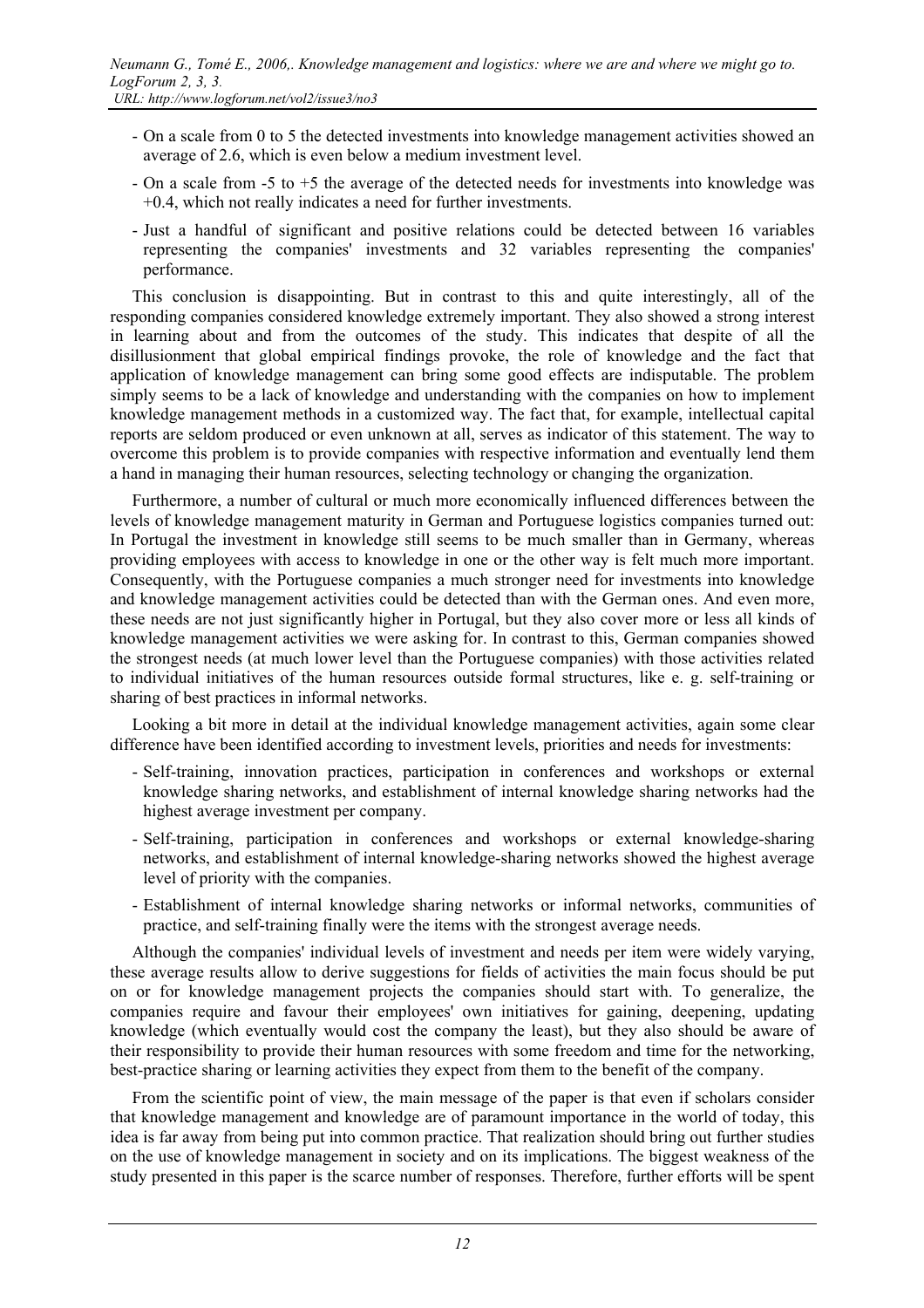on extending the study to other European countries (stage 3 of the project) to achieve a bigger sample of companies insight the logistics sector. Finally, even the current results are still subject to an ongoing analysis to more clearly demonstrate similarities and differences between the German and Portuguese companies, but also to better understand the impact knowledge management has on a company's logistics performance. This might also open up the possibility to run a similar project within another business sector and to compare the results with those from the logistics sector.

## **REFERENCES**

- APQC American Productivity and Quality Center, APQC, 2004. Knowledge Management; [on-line] http://www.apqc.org/portal/apqc/site/generic?path=/site/km/overview.jhtml
- Baumgarten H., Thoms J., 2002. Trends und Strategien in der Logistik Supply Chains im Wandel. Berlin 2002. Trends and strategies in logistics - supply chains in change. In German.
- Edvinsson L., Malone, M., 1997. Intellectual Capital. Harper Business.
- Fraunhofer-Wissensmanagement Community, eds., 2005. Wissen und Information 2005. Fraunhofer IRB; Stuttgart. In German.
- Gudehus T., 2003. Der Einfluß des Menschen auf die Leistungsfähigkeit von Logistiksystemen; Proc. 12. Deutscher Materialfluss-Kongress, VDI-Berichte 1744, VDI Verlag, Düsseldorf, 281-289.
- Heckman J., Smith J., Lalonde R., 1999. The economics and econometrics of Active Labour Market Programs; O. Ashenfelter and R. Lalonde (eds), Handbook of Labour Economics, vol 3A, chapter 31; North Holland, 1865 - 2097.
- Kaplan R.; Norton D., 1994. The Balanced Scorecard. Harvard Business School, Boston.
- Neumann G., 2001. Learning by Planning: How to Improve Logistics Planning Competencies. D. Ziems (ed.), Logistikplanung im e-Zeitalter (logistics planning in the e-age), proc. 7. Magdeburger Logistiktagung; Magdeburg, Germany, November 15-16, 217-232.
- Neumann G., Krzyzaniak, S., Lassen, C. C., 2001. The Logistics Knowledge Portal: Gateway to More Individualized Learning in Logistics. Proc. ED-MEDIA 2001 - World Conference on Educational Multimedia and Hypermedia; Tampere, Finland, June 25-30.
- Neumann G., 2003. Framework for Integrating Knowledge Management into Personalized Problem Solving; Proc. I-KNOW '03 - 3rd International Conference on Knowledge Management; Graz, Austria, July 2-4, 500-506.
- Neumann G., Tomé E., 2005. Knowledge Management and Logistics: An Empirical Evaluation; Proc. I-KNOW '05 - 5th International Conference on Knowledge Management; Graz, Austria, June 29- July 1, 96-103.
- North K, Hornung T., 2003. The Benefits of Knowledge Management Results of the German Award "Knowledge Manager 2002"; Proc. I-KNOW '03 - 3rd International Conference on Knowledge Management; Graz, Austria, July 2-4, 302-310.
- North K., Reinhardt R,. Schmidt A., 2004. The Benefits of Knowledge Management: Some Empirical Evidence. OKLC 2004, Innsbruck Austria, [on-line] [http://www.ofenhandwerk.com/](http://www.ofenhandwerk.com/ oklc/Prog12.html) [oklc/Prog12.html#a8](http://www.ofenhandwerk.com/ oklc/Prog12.html)
- Reihlen M., Ringberg T., 2006. Computer-Mediated Knowledge Systems in Consultancy Firms: Do They Work? R. Greenwood, M. McDougald, R. Suddaby; Professional Service Firms (Research in the Sociology of Organizations, Volume 24). JAI Press: Greenwich, Connecticut, London. 307- 336.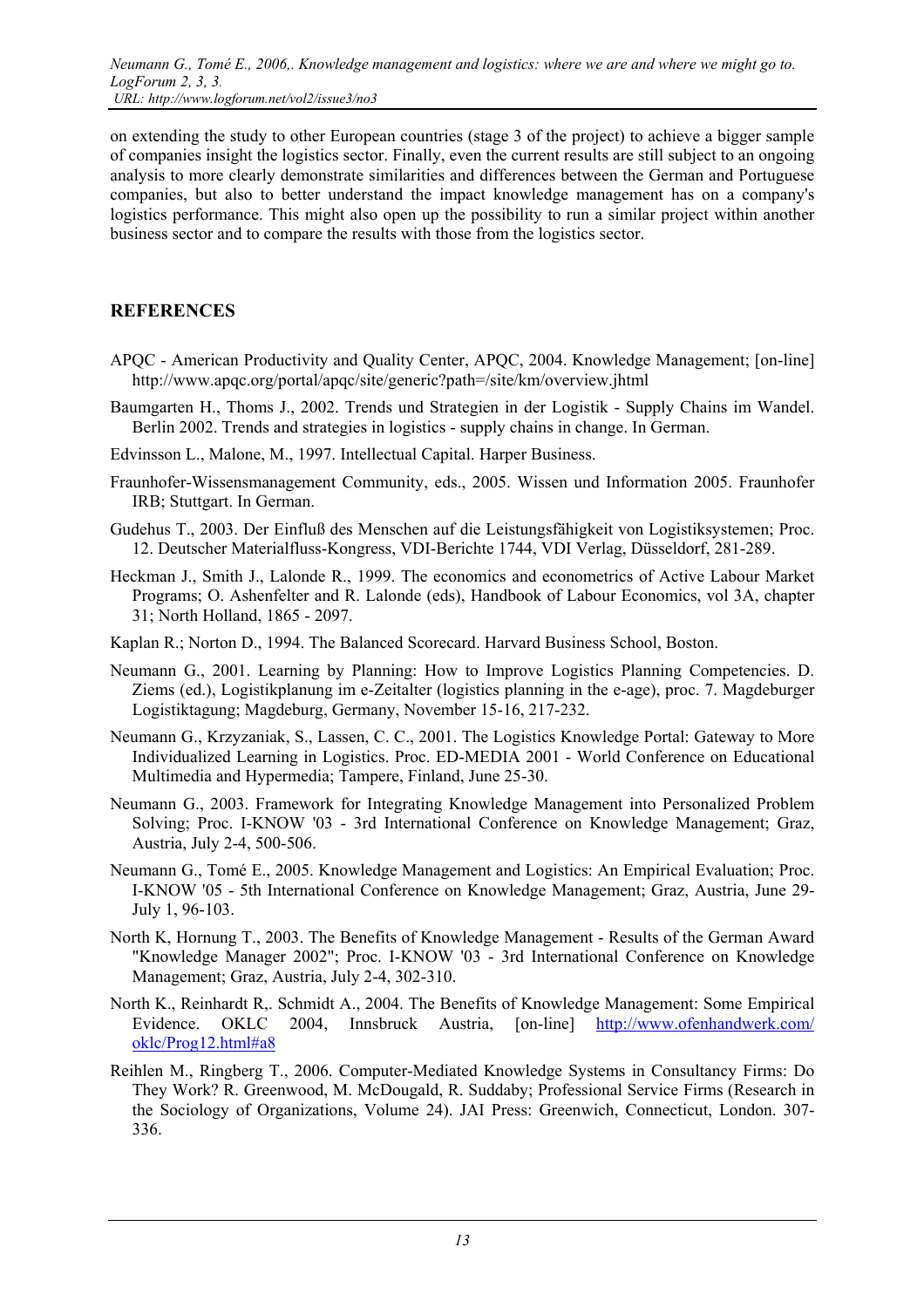- Reinhardt R., 2003. Theoretical Basis of a Knowledge Audit: An Integrative Measurement Approach; Proc. I-KNOW '03 - 3rd International Conference on Knowledge Management; Graz (Austria), July 2-4, 389-397.
- Reinmann-Rothmeier G., Mandl H., Erlach C., Neubauer A., 2001. Wissensmanagement lernen. Beltz: Weinheim und Basel. In German.
- Sabater R., Moreno A., Sanz R., Jimenez D.j Lopez C.j Cegarra J., 2003. Knowledge Management and Intellectual Capital Audits: The Strategy Model; Proc. I-KNOW '03 - 3rd International Conference on Knowledge Management; Graz (Austria), July 2-4, 406-14.
- Strubelt H., Neumann G., 2006. Requirements for Knowledge Management Support to Implement ECR in Practice; MSL - Magdeburger Schriften zur Logistik; 23, 47-57.

Sveiby K. E., 1997. The new organizational wealth. San Francisco: Berret-Koehler.

# **WIEDZA O ZARZĄDZANIU I LOGISTYCE: GDZIE JESTEŚMY I CO MOŻEMY OSIĄGNĄĆ**

**STRESZCZENIE**. Zgodnie z ogólnie przyjętą teorią, występujące dzisiaj procesy i systemy logistyczne charakteryzują się wzrastającą kompleksowością oraz biorąc pod uwagę efekt globalizacji, z rosnącą różnorodnością procesów logistycznych. Z tych też powodów, wiedza jest coraz bardziej stategicznym zasobem w logistyce.

Jednak niektórre pytania nadal pozostają bez odpowiedzi. Jakie jest zaawansowanie wdrożenia metod zarządzania w praktyce, w jakim stopniu poziom faktyczny inwestycji w specjalistyczną wiedzę odpowiada aktualnym priorytetów w tym zakresie, czy poczynione inwestycje w poszerzenie wiedzy o zarządzaniu wpływa na postępowanie firmy?

Aby odpowiedzieć na te pytania, przeprowadzono badania obejmujące niemieckie i portugalskie przedsiębiorstwa. Zakres tych badań obejmować zakres inwestycji w poszerzenie specjalistycznej wiedzy dotyczącej zarządzania logistycznej, potrzeby poszerzania tej wiedzy oraz wpływ zdobytej wiedzy na sposób postępowania przedsiębiorstwa. Stworzono model uwzględniający zarządzanie poszerzaniem wiedzy oraz potencjał czynników podlegających analizie.

W rezultacie otrzymano ilościowe określenie stanu wdrożenia wiedzy o zarządzaniu w praktyce logistycznej. Wyszczególnione parę różnic pomiędzy realiami występującymi w Niemczech i Portugalii, choć stworzenie schematu uwzględniającego zastosowanie wiedzy w logistyce było trudne ze względu na małą liczbę danych.

Praca przedstawia wnioski z zastosowanej metodologii oraz listę rekomendowanych zasad, jakie zostały wypracone w trakcie analizy.

**Słowa kluczowe:** zarządzenie wiedzą, inwestowanie w wiedzę, metody zarządzania wiedzą.

# **WISSENSMANAGEMENT UND LOGISTIK: WO WIR STEHEN UND WOHIN DIE ENTWICKLUNG GEHEN KÖNNTE**

**ZUSAMMENFASSUNG.** Es ist eine allgemein akzeptierte Theorie, dass Logistikprozesse und -systeme heutzutage durch zunehmende Komplexität und die Notwendigkeit einer globalen Vernetzung charakterisiert sind, um die wachsende Vielfalt an logistischen Aufgaben bewältigen zu können. Aus diesem Grund wird auch in der Logistik das Wissen immer mehr zu einer wettbewerbsrelevanten strategischen Ressource. Allerdings sind in diesem Zusammenhang verschiedene Fragen noch unbeantwortet: Wie steht es um die Implementierung von Wissensmanagement-Methoden in die logistische Praxis? Inwieweit stimmt die vermeintliche (theoretische) Relevanz von Investitionen in Wissen und Wissensmanagement mit der tatsächlichen, in entsprechenden Investitionsvolumina gezeigten Priorität verschiedener Wissensmanagement-Aktivitäten überein? Wie verändert sich die (logistische) Unternehmensperformanz infolge wissensbezogener Investitionen?

Zur Beantwortung dieser Fragen ist in deutschen und portugiesischen Logistikunternehmen Befragung zur Bedeutung von Wissen und Wissensmanagement für die Realisierung der logistischen Leistungsprozesse, zum Investitionsbedarf in Wissen bzw. Wissensmanagementaktivitäten in der Logistik sowie zu der eventuell bestehenden Verbindung zwischen Wissen und Logistikleistung durchgeführt worden. Für die Analyse des Einflusses von Wissensmanagement auf die logistische Leistungsfähigkeit der Unternehmen ist ein Modell entwickelt worden, das zu einer betriebswirtschaftlichen Beurteilung und Potentialanalyse für das Wissensmanagement beiträgt.

Im Ergebnis ist eine qualitative Standortbestimmung zur Einführung und Nutzung von Wissensmanagement in der Logistikpraxis möglich geworden. Hierbei sind gravierende Unterschiede zwischen der deutschen und der portugiesischen